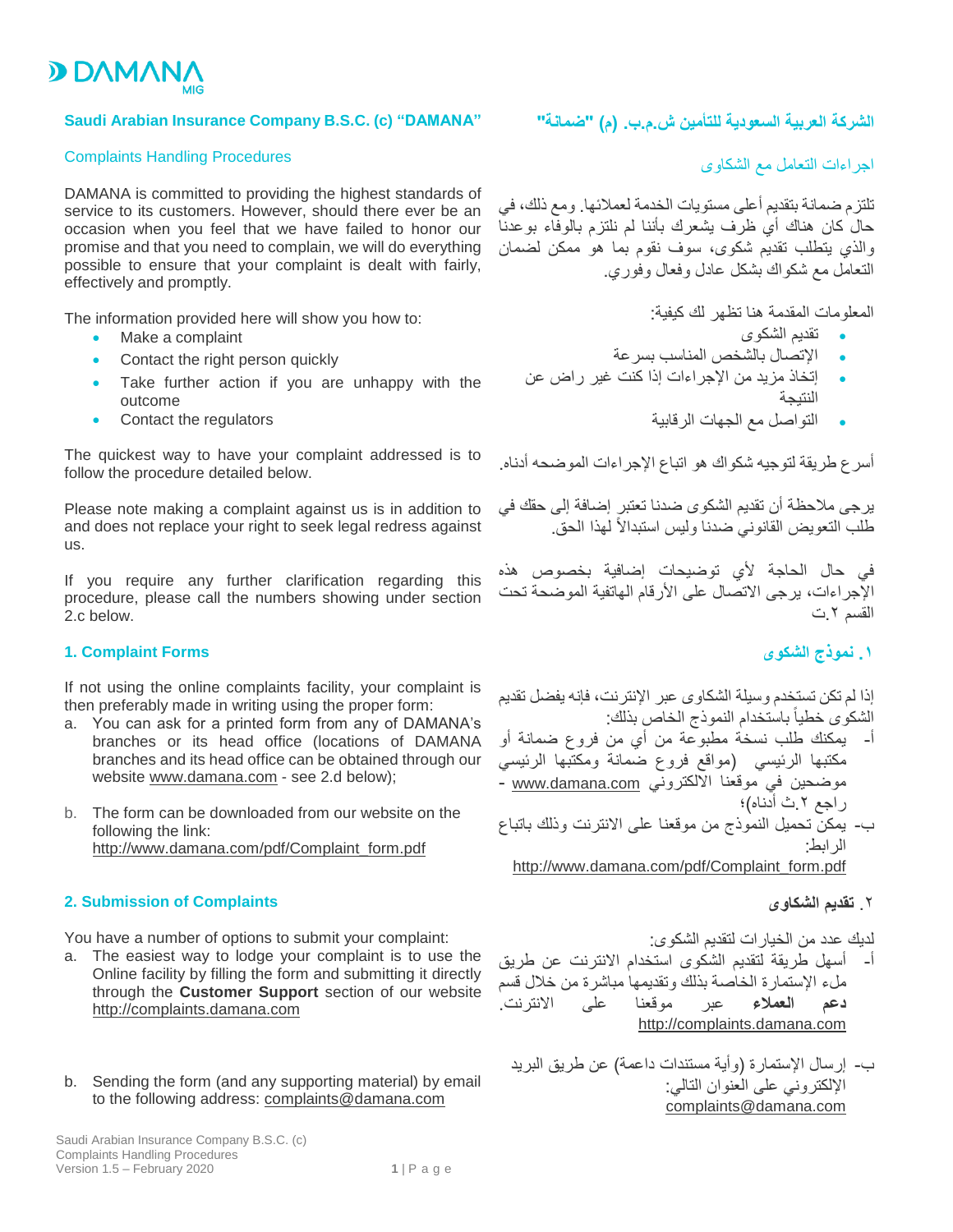

If you do not have access to the internet, you can do one of the following:

c. Call, or Fax the form (and any supporting material), to any of the following numbers:

إذا لم تكن خدمة االتصال بشبكة اإلنترنت متاحة لك، يمكنك القيام بأي مما يلي:

ت- االتصال أو إرسال اإلستمارة عن طريق الفاكس )وأية مستندات داعمة)، إلى أي من الأرقام التالية:

| <b>Country</b>                                  | <b>Complaints Officer</b> | <b>Telephone</b>         | Fax            |
|-------------------------------------------------|---------------------------|--------------------------|----------------|
| البلد                                           | مسئول الشكاوى             | هاتف                     | فاكس           |
| <b>Bahrain</b>                                  | Amna Mohamed AlMezaal     | +973 17 562500 Ext. 2711 | +973 17 582802 |
| البحرين                                         | آمنة محمد المز عل         |                          |                |
| <b>Bahrain</b>                                  | Jalal Jaafar AlMoamen     | +973 17 562500 Ext. 2731 | +973 17 582802 |
| البحرين                                         | جلال جعفر المؤمن          |                          |                |
| <b>Bahrain</b>                                  | Dr. Shyama Sahadevan      | +973 17 562500 Ext. 2716 | +973 17 582802 |
| البحرين                                         | د شياما ساهاديفن          |                          |                |
| UAE - Abu Dhabi                                 | Sethu Madavan             | +971 2 4942000 Ext. 4802 | +971 2 6458050 |
| أبو ظبي – الإمارات العربية المتحدة              | سيتو مادافان              |                          |                |
| UAE - Dubai (Deira)                             | Usman Ehsan Khan          | +971 4 2067666 Ext. 4360 | +971 4 2957779 |
| دبي (الديره) - الإمارات العربية المتحدة         | عصمان إحسان خان           |                          |                |
| UAE - Dubai (Business Bay)                      | Gloria Bautista Cacayurin | +971 4 2752400 Ext: 2440 | +971 4 2752441 |
| دبي (الخليج التجاري) – الإمارات العربية المتحدة | غلوريا باتيستا كاكايورن   |                          |                |
| Oman                                            | Jalila Darwish Al Balushi | +968 2 4863100 Ext: 5813 | +968 2 4703840 |
| عمان                                            | جليلة درويش البلوشي       |                          |                |
| <b>Kuwait</b>                                   | Aliasgar T.Shakir         | +965 2 2055075 Ext. 4530 | +965 2 2055071 |
| الکو بت                                         | على أصغر شاكر             |                          |                |

- d. Hand delivery or sending the form (and any supporting material) by letter or courier to any of the following addresses:
- ث- التسليم باليد أو إرسال الإستمارة (وأية مستندات داعمة) عن طريق رسالة أو البريد السريع على أي من العناوين التالية:

| auurcooco.       |                                                                |                                                                        |  |
|------------------|----------------------------------------------------------------|------------------------------------------------------------------------|--|
| <b>Bahrain</b>   | Office 71, 7 <sup>th</sup> floor, LMC Building 852, Road 3618, | مكتب ٧١، الطابق ٧، مبنى أل أم سي ٨٥٢، طريق ٣٦١٨، مجمع ٤٣٦              |  |
| البحرين          | Block 436, P.O.Box 60139                                       | صندوق بر بد ٦٠١٣٩                                                      |  |
|                  | Al Seef District - Kingdom of Bahrain                          | منطقة السبف ــ مملكة البحر بن                                          |  |
| <b>Abu Dhabi</b> | Office 202, 2 <sup>nd</sup> Floor, AlZubara Tower, Sheikh      | مكتب ٢٠٢، الطابق ٢، برج الزباره، شارع الشيخ زايد، صندوق بريد ٥٨٥       |  |
| أبوظبى           | Zayed Road, P.O.Box 585                                        | أبو ظبي – الإمار ات العر بية المتحدة                                   |  |
|                  | Abu Dhabi - United Arab Emirates                               |                                                                        |  |
| <b>Dubai</b>     | Office no. 706,707 & 708, 7 <sup>th</sup> Floor, Block (E),    | مكتب رقم ٧٠٦-٧٠٧-٧٠٨، الطابق ٧، مجمع (E)، بناية الشعلة، شارع بور سعيد، |  |
| نبی              | Al Shoala Building, Block (E), Port Saeed, Deira               | الدبر ہ،                                                               |  |
|                  | Dubai - United Arab Emirates                                   | دبي – الإمارات العربية المتحدة                                         |  |
| <b>Dubai</b>     | Office 3203-3204, 32 <sup>nd</sup> floor, U- Bora Tower,       | مكتب رقم ٣٢٠٢-٢٢٠٤، الطابق ٣٢، برج يو بورا، الخليج التجاري، صندوق بريد |  |
| دبی              | Business Bay, P.O.Box 35237                                    | ۳۵۲۳۷                                                                  |  |
|                  | Dubai - United Arab Emirates                                   | دبي — الإمار ات العربية المتحدة                                        |  |
| Oman             | 4 <sup>th</sup> floor, Al Ghazal Tower 1540, Muttrah Business  | الطابق ٤، بناية الغزال رقم ١٥٤٠، ، سكة ٢٧٢٤، مطرح الحي التجاري،        |  |
| سلطنة عمان       | District, way 2724, P.O. Box 839, Jibroo 114,                  | صندوق برید ۸۳۹، جبر و ۱۱٤                                              |  |
|                  | Muscat - Sultanate of Oman                                     | مسقط ــ سلطنة عمان                                                     |  |
| <b>Kuwait</b>    | 15th floor, Al Sarraf Tower, Ahmed Al Jaber Street,            | الطابق ١٥، برج الصراف، شارع أحمد الجابر، الشرق، صندوق بريد ٢٤٧٤        |  |
| الكويت           | Sharq, P.O.Box: 2474, Safat 13025                              | الصفاة ١٣٠٢٥                                                           |  |
|                  | <b>State of Kuwait</b>                                         | دو لة الكوبت                                                           |  |

If you chose options c or d above, please make sure that your complaint is properly addressed to the **Complaints Officer**. In compliance with the applicable regulations, DAMANA has appointed a **Complaints Officer** who will be responsible for ensuring that your complaint is acknowledged, properly investigated, and that the Company's response is promptly communicated to you.

إذا اخترت الخيارات ت أو ث أعاله، الرجاء التأكد من أن الشكوى تم توجيهها إلى **مسؤول الشكاوى**. من أجل اإلمتثال للوائح المعمول بها، فقد عينت ضمانة **مسؤول الشكاوى** الذي سيكون مسؤوال عن التأكد من أن الشكوى قد تم استالمها، تم التحقيق بشأنها، وأنه تم تبليغك برد الشركة بخصوص هذه الشكوى من غير إبطاء.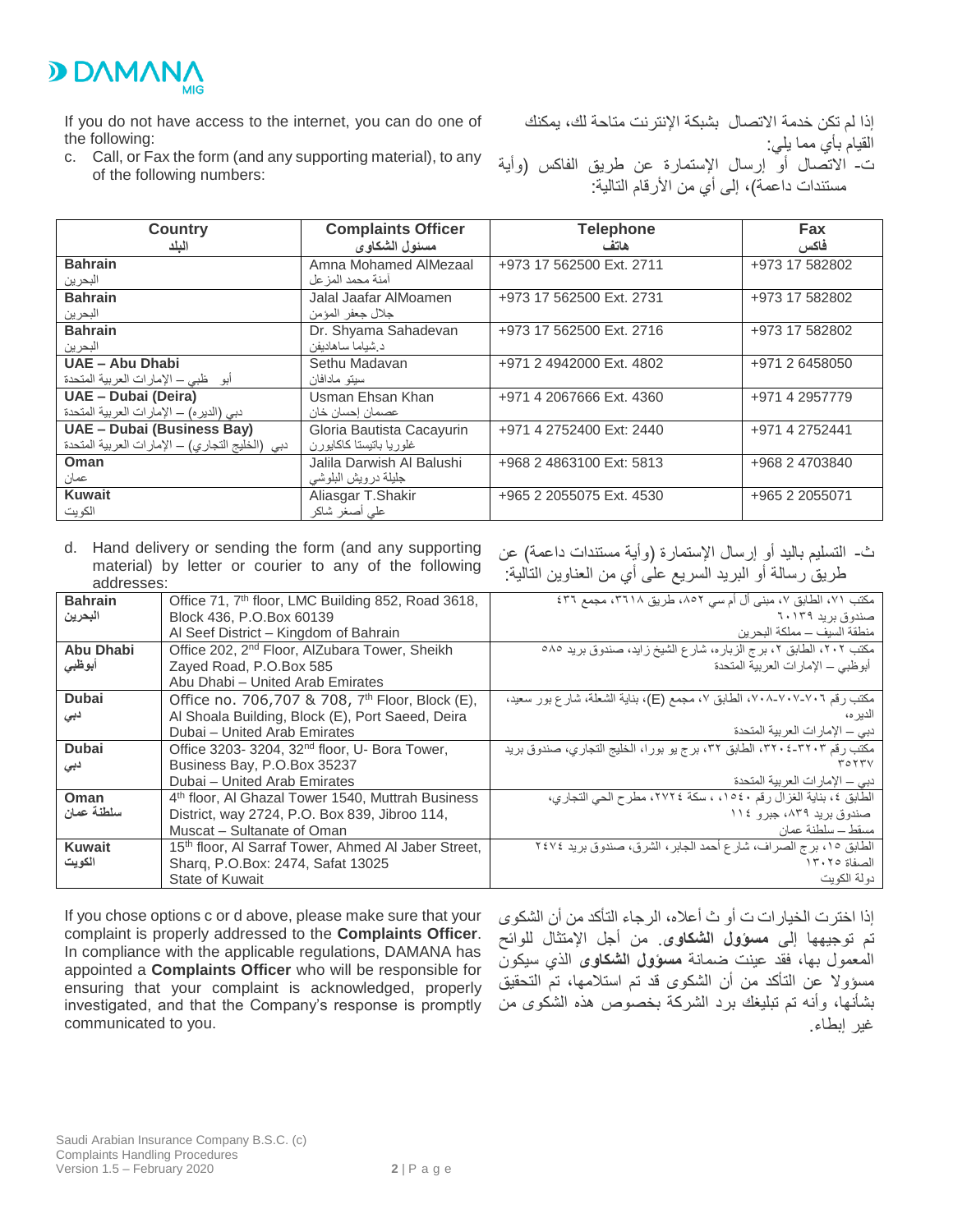

### **3. What happens once your complaint is lodged**

- a. Once you have lodged your complaint, we will acknowledge **within same day** of receipt of complaint. If you lodge your complaint through the online facility as per 2.a. above, you will receive an automatic acknowledgment;
- b. The Complaints Officer will refer your complaint to the concerned person/department which will investigate it thoroughly and a written response letter detailing the outcome of our investigation and our decision shall be provided to you **within one working week**;
- c. In the unlikely event that your complaint has not been answered within the timeframes mentioned in b. above, we will write and let you know the reasons why and the further action that we will take including when we anticipate to have concluded our investigation;
- d. After receiving the Company's written response on the complaint and depending on whether you are satisfied or not, you have the right to choose one of the following paths:
	- **If you are satisfied, the complaint will be closed.**
	- If you are not satisfied with the response, you have the right to escalate the matter internally to DAMANA's General Manager; Or
	- You can write directly to the relevant regulatory authority.
- e. If you choose to contact the relevant regulatory authority about the complaint, please refer to the contact details of the relevant regulatory authorities shown below. In case of contacting the Central Bank of Bahrain (CBB) in relation to the complaint, the Company will provide you with the CBB 'Complaints Form – Insurance'. The CBB Complaints Form shall be duly completed, stamped and signed by DAMANA.

# **.3 ما الذي يحدث بمجرد تقديمك الشكوى**

- أ- بمجرد تقديم الشكوى، فإن الشركة ستأكد على استالم الشكوى **في نفس اليوم** من تاريخ استالم الشكوى. إذا كنت قد قدمت الشكوى عبر وسائل الإنترنت وفقأ لـ ٢ أ. أعلاه، سوف تتلقى تأكيد االستالم تلقائياً؛
- ب- سيقوم مسؤول الشكاوى بتوجيه الشكوى للشخص أو القسم المسؤول والذي يقوم بالتحقق فيها بدقة، وتزويدكم برد كتابي عن نتائج التحقيق وقرارنا في هذا الشأن **خالل إسبوع عمل واحد.**
- ت- في حال لم يتم اإلجابة على الشكوى وفقا للفترة الزمنية المذكورة في الفقرة ب أعاله، سوف نقوم بتبليغكم كتابة عن السبب والإجراءات الأخرى التي سنتخذها بما في ذلك الموعد المتوقع إلنهاء تحقيقاتنا.
- ث- بعد استلام رد الشركة الكتابي على الشكوى، وبناءً على رضاك عن رد الشركة من عدمه، فإنه يحق لك القيام بأحد الخيارات التالية:
	- في حال أنك راض عن الرد فإنه سيتم إغالق الشكوى.
- في حال أنك غير راض عن الرد يكون لك خيار تصعيد الشكوى من خالل القنوات الداخلية للشركة إلى المدير العام; أو
- خيار الكتابة المباشرة إلى الجهة الرقابية المعنية بسوق التأمين.
- ج- في حال اختيار التواصل مع الجهات الرقابية بخصوص الشكوى، تجد أدناه معلومات التواصل مع الجهات الرقابية ذات الصلة. في حال التواصل مع مصرف البحرين المركزي بخصوص الشكوى، ستقوم الشركة بتوفير "استمارة الشكوى – التأمين" الخاصة بمصرف البحرين المركزي والتأكد من كون الشكوى مكتملة وموقعة ومختومة من قبل **ضمانة**.

| <b>Bahrain</b> | <b>Central Bank of Bahrain</b>           | مصرف البحرين المركزي                                                                                       |
|----------------|------------------------------------------|------------------------------------------------------------------------------------------------------------|
| البحرين        | P.O. Box 27, Manama – Kingdom of Bahrain | صندو ق بر يد ٢٧، المنامة ــ مملكة البحر ين                                                                 |
|                | Telephone: 00973 17547777                | هاتف ۹۷۳۱۷٥٤٧٧٧٧٠ .                                                                                        |
|                | Fax: 00973 17530399                      | $\cdot \cdot$ 173 - 174 - 174 - 184 - 184 - 184 - 184 - 184 - 184 - 184 - 184 - 184 - 184 - 184 - 184 - 18 |
|                | www.cbb.gov.bh                           | الصفحة الالكترونية: www.cbb.gov.bh                                                                         |
|                | Email: complaint@cbb.gov.bh              | البريد الالكتروني: complaint@cbb.gov.bh                                                                    |
|                | Website for registering Complaints:      | الموقع الألكتروني لتسجيل الشكاوي:                                                                          |
|                | https://www.cbb.gov.bh/complaint-form/   | https://www.cbb.gov.bh/complaint-form/                                                                     |
|                |                                          |                                                                                                            |
|                | <b>Mr. Mohammed Mahmood</b>              | السبد محمد محمود                                                                                           |
|                | <b>Analyst Consumer Protection</b>       | محلل حماية المستهلك                                                                                        |
|                | Telephone: 00973 17547789                | هاتف: ٩٧٣١٧٥٤٧٧٨٩. •                                                                                       |
|                | E-mail: m.salah@cbb.gov.bh               | m.salah@cbb.gov.bh البريد الإلكتروني:                                                                      |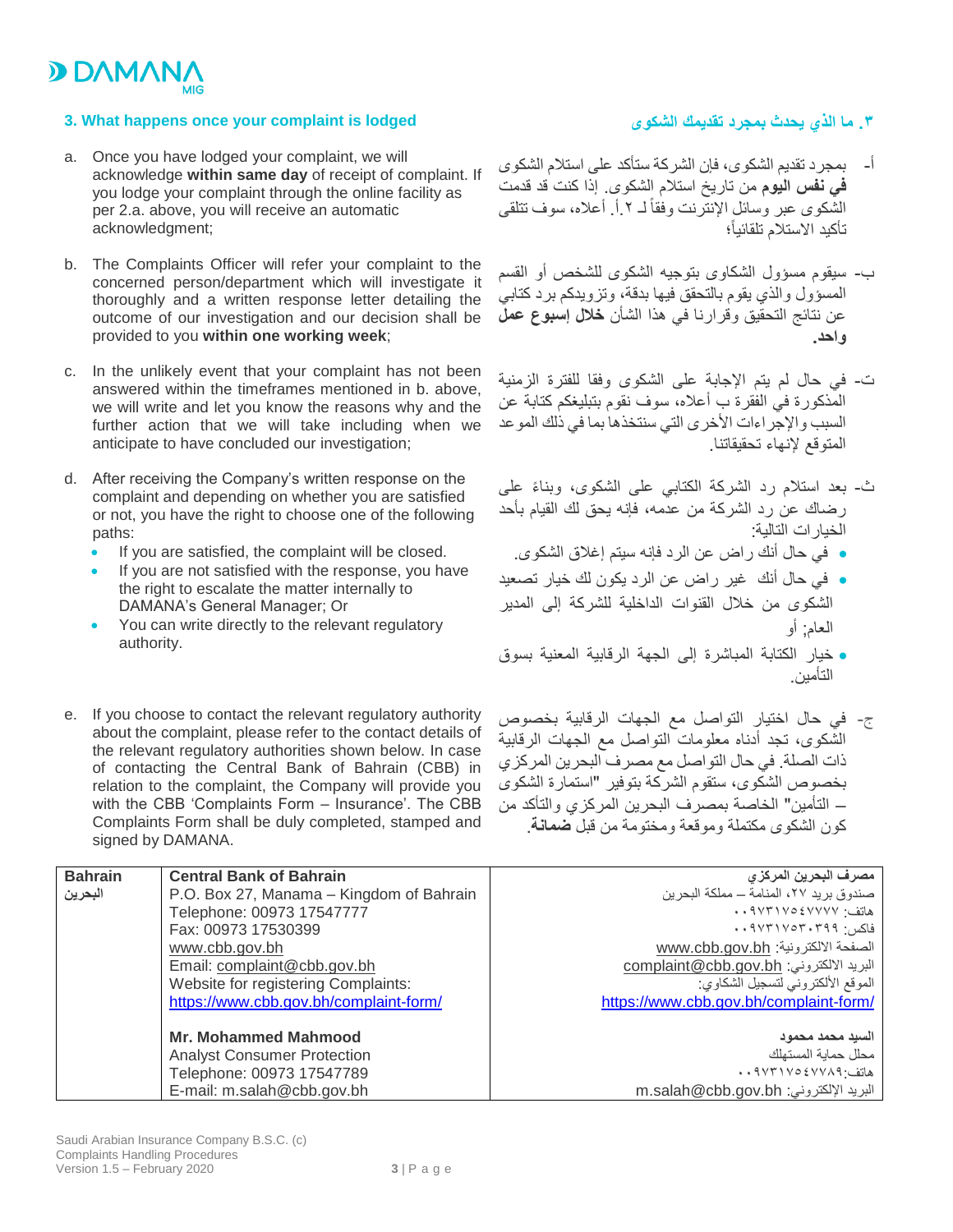

| <b>UAE</b>                                                                                                                                | <b>Insurance Authority</b>                            | هيئة التأمين                                                       |  |  |
|-------------------------------------------------------------------------------------------------------------------------------------------|-------------------------------------------------------|--------------------------------------------------------------------|--|--|
| الأمارات العربية                                                                                                                          | Abu Dhabi, P.O.Box 113332                             | أ <b>بو ظبی</b> ، صندوق برید ۱۱۳۳۳۲۲                               |  |  |
| المتحده                                                                                                                                   | Aldar HQ Building, Al Raha beach                      | مبنى الدار، شاطئ الراحة                                            |  |  |
|                                                                                                                                           | Telephone: 00971 24990111                             | هاتف: ۰،۹۷۱۲٤۹۹۰۱۱۱                                                |  |  |
|                                                                                                                                           | Fax: 00971 25572111                                   | فاكس: ٩٧١٢٥٥٧٢١١١.                                                 |  |  |
|                                                                                                                                           |                                                       |                                                                    |  |  |
|                                                                                                                                           | <b>Dubai</b>                                          | دبي                                                                |  |  |
|                                                                                                                                           | Al Garhoud Area - SCA Building                        | منطقة القر هود ـــ مبنى أس سى أيه                                  |  |  |
|                                                                                                                                           | Telephone: 00971 42368111                             | هاتف: ۰، ۹۷۱ ٤٢٣٦ ۸۰۰                                              |  |  |
|                                                                                                                                           | Fax: 00971 42517245                                   | فاكس: ١٧٢٤٥١٧٢٤٥                                                   |  |  |
|                                                                                                                                           |                                                       |                                                                    |  |  |
|                                                                                                                                           | Website for registering Complaints:                   | الموقع الألكتروني لتسجيل الشكاوي:                                  |  |  |
|                                                                                                                                           | https://smartservices.ia.gov.ae/ecomplaint/ec         | https://smartservices.ia.gov.ae/ecomplaint/ecomplaint/             |  |  |
|                                                                                                                                           | omplaint/complaint?lang=en                            | complaint?lang=en                                                  |  |  |
| <b>Dubai</b>                                                                                                                              | Dubai Health Authority*                               | هيئة الصحة دبي *                                                   |  |  |
|                                                                                                                                           |                                                       | شارع جسر المكتوم، بر دبي منطقة ٤٥٤٥                                |  |  |
| دبی                                                                                                                                       | Al Maktoum Bridge Street, Bur Dubai Area              |                                                                    |  |  |
|                                                                                                                                           | 4545                                                  | رقم الاتصال المجاني: (800 800342 800342)                           |  |  |
|                                                                                                                                           | Toll Free: 800342 (800 DHA)                           |                                                                    |  |  |
|                                                                                                                                           | Fax: 00971 43113113                                   | wasselsotak@dha.gov.ae                                             |  |  |
|                                                                                                                                           | wasselsotak@dha.gov.ae                                |                                                                    |  |  |
|                                                                                                                                           |                                                       |                                                                    |  |  |
|                                                                                                                                           | Website for registering Complaints:                   | الموقع الألكتروني لتسجيل الشكاوي:<br>http://ipromes.eclaimlink.ae/ |  |  |
| <b>Abu Dhabi</b>                                                                                                                          | http://ipromes.eclaimlink.ae/                         | دائرة الصحة أبوظبي*                                                |  |  |
|                                                                                                                                           | Department of Health- Abu Dhabi*                      |                                                                    |  |  |
| أبوظبى                                                                                                                                    | P.O. Box 5674, Al Murror Road, Al Insherah            | شارع المرور، شارع الإنشراح، برج الجيون، أبوظبي                     |  |  |
|                                                                                                                                           | Street, Al Jewn Tower, Abu Dhabi                      | صندوق بريد ٢٧٤ه                                                    |  |  |
|                                                                                                                                           | Telephone: 800555 or 00971 24493333                   | ۰۰۹۷۱۲٤٤٩٣٣٣٣ :                                                    |  |  |
|                                                                                                                                           | Fax: 00971 24449822                                   | فاكس: ٩٧١٢٤٤٤٩٨٢٢.                                                 |  |  |
|                                                                                                                                           | contact@abudhabi.ae                                   | contact@abudhabi.ae                                                |  |  |
|                                                                                                                                           | Website for registering Complaints:                   |                                                                    |  |  |
|                                                                                                                                           | https://casereporting.gov.ae/ComplaintRegist          | الموقع الألكتروني لتسجيل الشكاوي:                                  |  |  |
|                                                                                                                                           | er/complaint.html?dept=RE9I&locale=en                 | https://casereporting.gov.ae/ComplaintRegister/compl               |  |  |
|                                                                                                                                           |                                                       | aint.html?dept=RE9I&locale=en                                      |  |  |
| Oman                                                                                                                                      | <b>Capital Market Authority</b>                       | الـهيئـة الـعامـة لسوق المال                                       |  |  |
| سلطنة عمان                                                                                                                                | P.O. Box 3359, Postal Code 112 Rouwi,                 | صندوق بريد ٣٣٥٩ ــ الرمز البريدي ١١٢ روي ــ عمان                   |  |  |
|                                                                                                                                           | Oman                                                  | هاتف: ٩٦٦٨٢٤٨٢٣٢٦٩.                                                |  |  |
|                                                                                                                                           | Telephone: 00968 24823100                             | فاكس: ٩٦٨٧٤٧١، ٩٦٨٢٤                                               |  |  |
|                                                                                                                                           | Fax: 00968 24817471                                   | info@cma.gov.om                                                    |  |  |
|                                                                                                                                           | info@cma.gov.om                                       |                                                                    |  |  |
|                                                                                                                                           |                                                       |                                                                    |  |  |
|                                                                                                                                           | Website for registering Complaints:                   | الموقع الألكتروني لتسجيل الشكاوي:                                  |  |  |
|                                                                                                                                           | https://e.cma.gov.om/ServiceInsuranceComp             | https://e.cma.gov.om/ServiceInsuranceComplaint                     |  |  |
|                                                                                                                                           | laint                                                 |                                                                    |  |  |
| <b>Kuwait</b>                                                                                                                             | <b>Ministry of Commerce and Industry</b>              | وزارة التجارة والصناعة                                             |  |  |
| الكويت                                                                                                                                    | Ministries Complex, Abdullah As Salem                 | مجمع الوزارات، شارع عبدالله السليم، الكويت                         |  |  |
|                                                                                                                                           | Street, Kuwait City                                   |                                                                    |  |  |
|                                                                                                                                           | Telephone: 00965 22480000                             |                                                                    |  |  |
|                                                                                                                                           |                                                       |                                                                    |  |  |
|                                                                                                                                           | Website for registering Complaints:                   | الموقع الألكتروني لتسجيل الشكاوي:                                  |  |  |
|                                                                                                                                           | https://www.moci.gov.kw/ConsumerComplain              | https://www.moci.gov.kw/ConsumerComplaints.aspx                    |  |  |
|                                                                                                                                           | ts.aspx                                               |                                                                    |  |  |
| * للشكاوي المتعلقة بوثائق التأمين الصحى في دولة الإمارات العربية المتحدة.<br>* For complaints related to health insurance policies in the |                                                       |                                                                    |  |  |
| UAE.                                                                                                                                      |                                                       |                                                                    |  |  |
|                                                                                                                                           | Note: Please refer to the flowchart of the Complaints | ملاحظة: الرجاء الإطلاع على الرسم التوضيحي لإجراءات التعامل مع      |  |  |

**Handling Procedure disclosed in Appendix 1**

**الشكاوى في الملحق**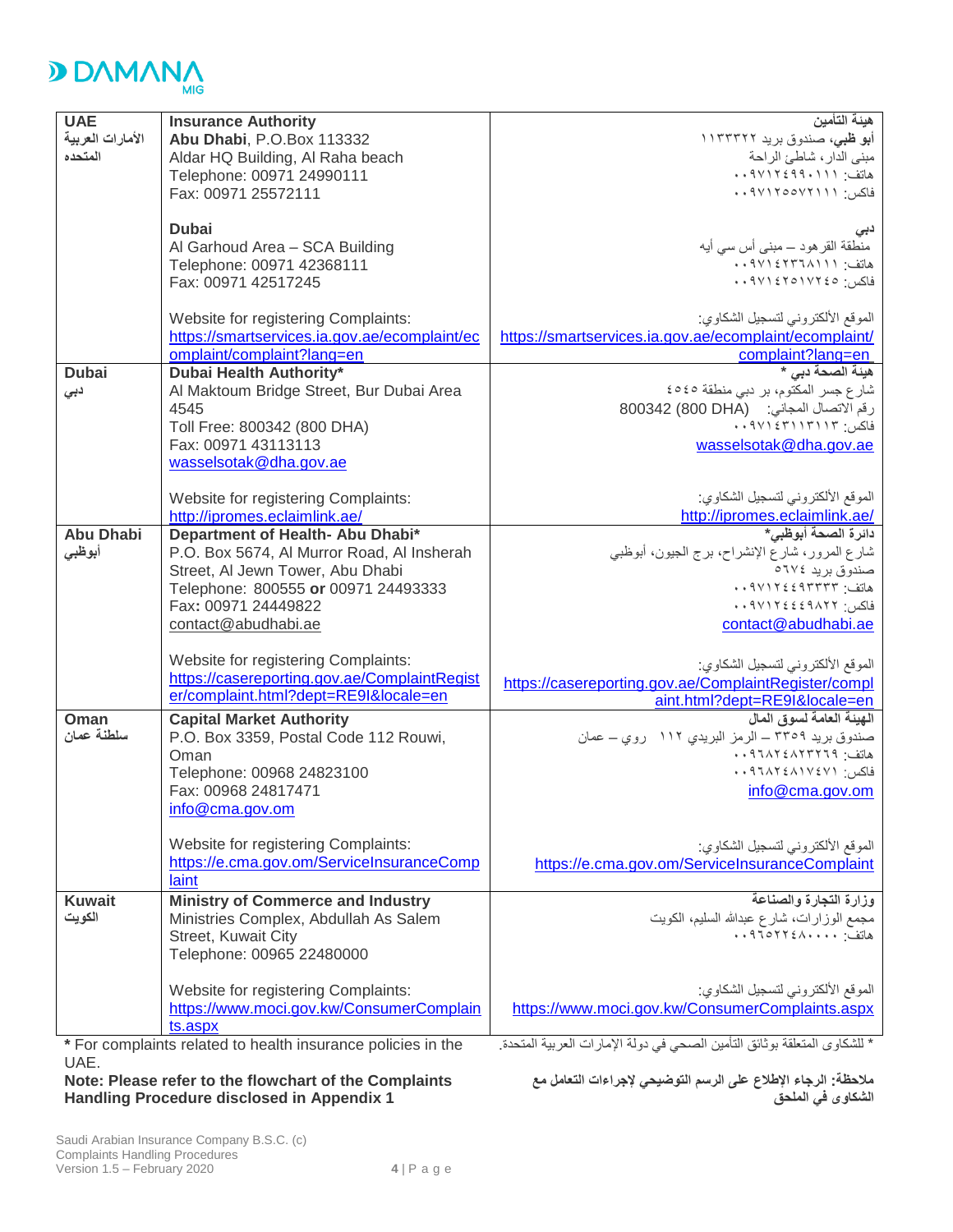

### **4. Our Commitment**

The following standards apply to all complaints handling: We will conduct complaints handling in a fair, transparent and timely manner;

- 1. We will make available information about our complaints handling procedures;
- 2. We will only ask and take into account relevant information when deciding on your complaint;
- 3. You will have access to information we have relied upon in assessing your complaint;
- 4. At all times during this complaint process:
	- You will be treated with courtesy;
	- Your information will be treated with confidentiality; and
	- You have the right to enquire about the progress of your complaint.

#### **5. Complaints Procedure Review**

On a regular basis, the Complaints Officer will submit a detailed complaints report to the Company's compliance officer and the General Manager (Branch Manager in case of branches) who will review the report and coordinate with the relevant departments to initiate remedial action(s) to close any gaps identified and which resulted in an upheld complaint. Remedial action can take one of two forms:

- 1. Instating new procedures to address the gaps identified;
- 2. Ensuring strict compliance with existing controls where failure of implementation resulted in upheld complaints.

However, if any upheld complaint is deemed serious enough, then immediate remedial action will be initiated without the need to wait for the monthly review. The Complaints Officer, the VP-Compliance and/or any of the relevant staff investigating the complaint have the right to flag the complaint as requiring immediate remedial action.

## **.4 التزام الشركة**

تنطبق المعايير التالية في التعامل مع كافة الشكاوى:

- -1 التعامل مع الشكاوى بشكل عادل وشفاف ووفقا للوقت المقرر.
- -2 تقديم المعلومات المتاحة عن اجراءات التعامل مع الشكاوى المعمول بها.
- -3 سوف نطلب ونأخذ في االعتبار المعلومات ذات الصلة فقط عند البت في الشكوى.
- -4 سيكون لديك الحق في االطالع على المعلومات التي إعتمدنا عليها في تقييم الشكوى.
	- -5 في جميع األوقات وأثناء التعامل مع شكواك:
		- سيتم التعامل معك بلباقة.
	- يتم التعامل مع البيانات الخاصة بك بسرية تامة.
- لديك الحق في االستفسار عن مدى تقدم االجراءات المتعلقة بشكواك.

# **.5 مراجعة إجراءات الشكاوى**

على أساس دوري، يقدم مسؤول الشكاوى تقريراً مفصالً عن الشكاوى إلى مسئول اإللتزام والمدير العام )مدير الفرع في حالة الفروع) بالشركة والذين سيراجعون التقرير وسيتم التنسيق مع الإدار ات المعنية لأخذ اجر اءات تصحيحية لأي ثغر ات تم تحديدها والتي أسفرت عن شكاوى ُمَؤيَّدة. اإلجراءات التصحيحية يمكن أن تتخذ أحد الشكلين التاليين:

- .1 العمل بإجراءات جديدة لمعالجة الثغرات التي تم تحديدها.
- .2 ضمان اإلمتثال الصارم مع الضوابط القائمة عندما يؤدي عدم االلتزام بهذه الضوابط إلى شكاوى ُمَؤيَّدة.

و على الر غم من ذلك، إذا اعتُبِرَ ت أي شكوى مُؤيَّدة بأنها جدية بما فيه الكفاية، سيتم إتخاذ إجراءات تصحيحية بشكل فوري دون الحاجة إلنتظار المراجعة الشهرية. يحق لمسؤول الشكاوى ، لمساعد المدير التنفيذي لإللتزام و/أو ألي من الموظفين المعنيين بالتحقيق في الشكوى اعتبار الشكوى على أنها تتطلب إجراءات تصحيحية فورية.